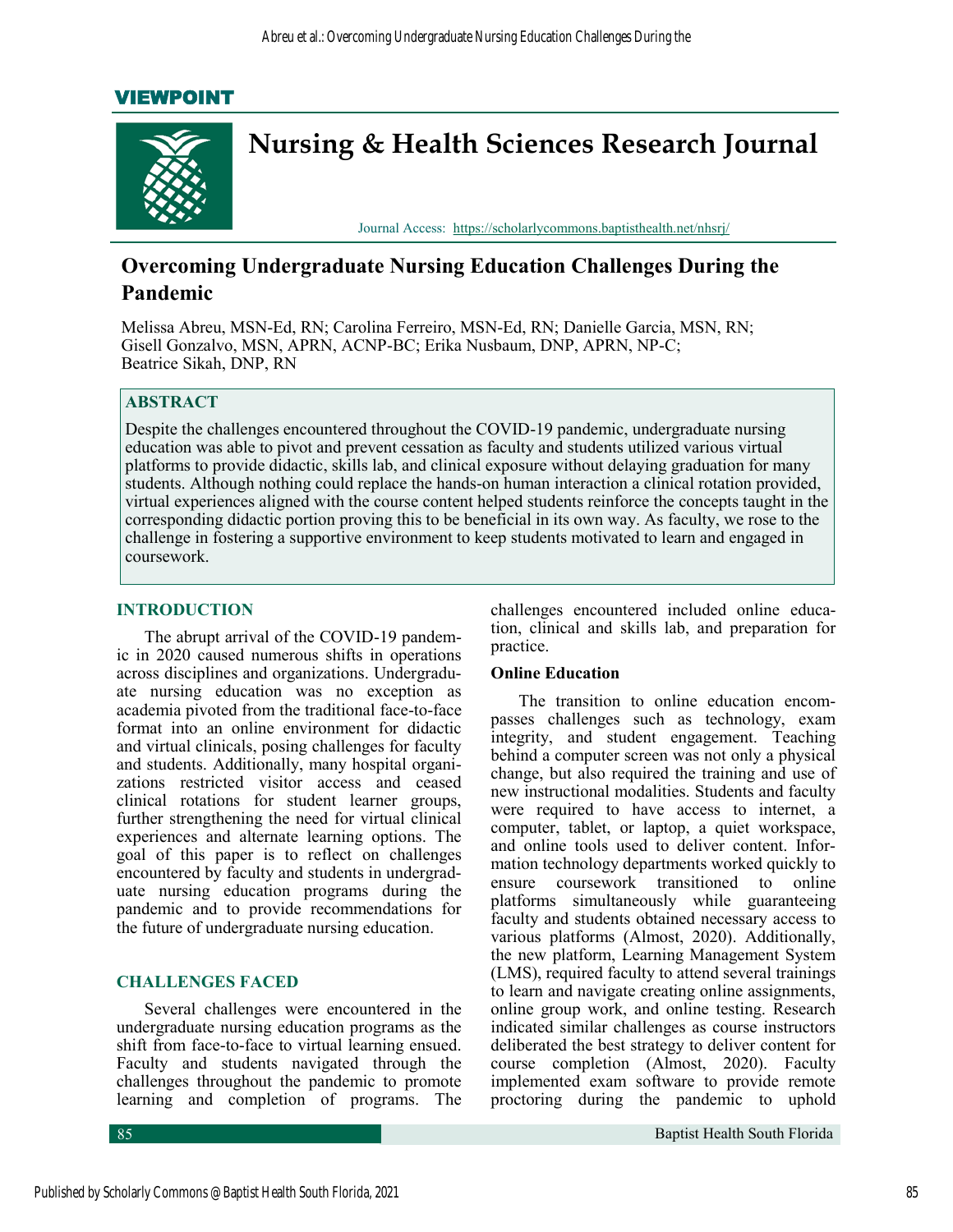academic integrity. The use of exam remote proctoring added another layer to faculty workload as any video flagged needed to be reviewed for break in exam integrity. Unfortunately, many students had limited access to the necessary tools, especially internet and a quiet workspace.

During the first few weeks of remote instruction, challenges encountered included student professional behaviors, distractions, netiquette, and instructing the students about the importance of their environment while in class and while taking exams. Students experienced reduced social interactions while attending online programs which negatively impacted their learning processes (Langegård et al., 2021). Students surveyed reported their minds wandering with a decreased focus on their studies attributing to lower academic performance (Fitzgerald & Konrad, 2021). Faculty experienced challenges in promoting and maintaining student engagement within the virtual learning environment and implemented various tools to aid teaching pedagogy.

### **Skills Lab**

Students also faced a considerable amount of difficulty when it came to completing skills lab requirements. Instead of using a real stethoscope and auscultating a live patient, students were required to use virtual simulation as their source of practice. During the virtual skills lecture, faculty were tasked to explain many of the fundamental skills they are used to demonstrating in person. The expectation was for the students to practice in their home environment which resulted in logistical obstacles such as lack of a quiet environment, supplies, time, and hands on guidance. In addition, academic institutions mandated student video submission of the skill learned each week along with a virtual competency, which required time in recording and uploading to the LMS. Students encountered many technical issues when uploading such large files. This created an additional layer of stress and anxiety for them. Faculty challenges included ensuring academic honesty and having to grade multiple submissions. Additionally, faculty provided individual feedback for learning enhancement, taking additional time within the workload.

## **Preparation for Practice**

The need for quality nursing workforce that will meet the current and future healthcare needs of society is central to nursing education. The

decrease in hands-on experience is translatable to practice upon graduation. Interactions within the remote environment may not be suitable for learning and may be plagued with disruptions (Hayter & Jackson, 2020). As new graduated nurses enter the workforce, residency programs must be prepared for competencies that are underdeveloped due to the pandemic. Most studies found deficiencies in the development of technical skills as well as critical thinking and communication skills. The loss of competencies is attributed to the loss of interactions, which occurs between educators and students (Wyatt et al., 2020). The deficiencies in effective communication skills and clinical experiences may affect both the graduate and the recruiters into the residency programs. Many studies show the enormous impact in the disruptions caused to faculty and students teaching and learning process, leaving the students less prepared for the transition from student to professional nurse (Hayter & Jackson, 2020). The demands of both educational and home responsibilities during virtual instructions meant little time for in-depth-learning activities (Wyatt et al., 2020).

# **WHAT WE LEARNED AS FACULTY**

Faculty learned to work out of their comfort zone of traditional in-person instruction by implementing various learning platforms and modalities such as asynchronous learning, blended courses, and flipped classrooms. They also utilized more active learning exercises such as polls, Kahoot, Nearpod, and case studies. Once the learning curve was hurdled, these modalities proved to be very beneficial in engaging student learning. Another positive aspect that arose from the virtual clinical experience during the pandemic was the alignment of case studies and virtual simulation to mirror didactic lecture content. As faculty, we rose to the challenge in fostering a supportive environment to keep students motivated to learn and engaged in coursework including one-on-one meetings with students to discuss their progress and address their concerns.

Even through uncertain times, faculty needed to maintain a calm and confident demeanor to send the message that we would get through this. Faculty worked together, utilizing outside resources, to strategize how we could foster an environment so students met course objectives despite remote learning. We also engaged in selfcare and reminded one another—peers and

Nursing and Health Sciences Research Journal ·Vol 4, No 1, 2021 86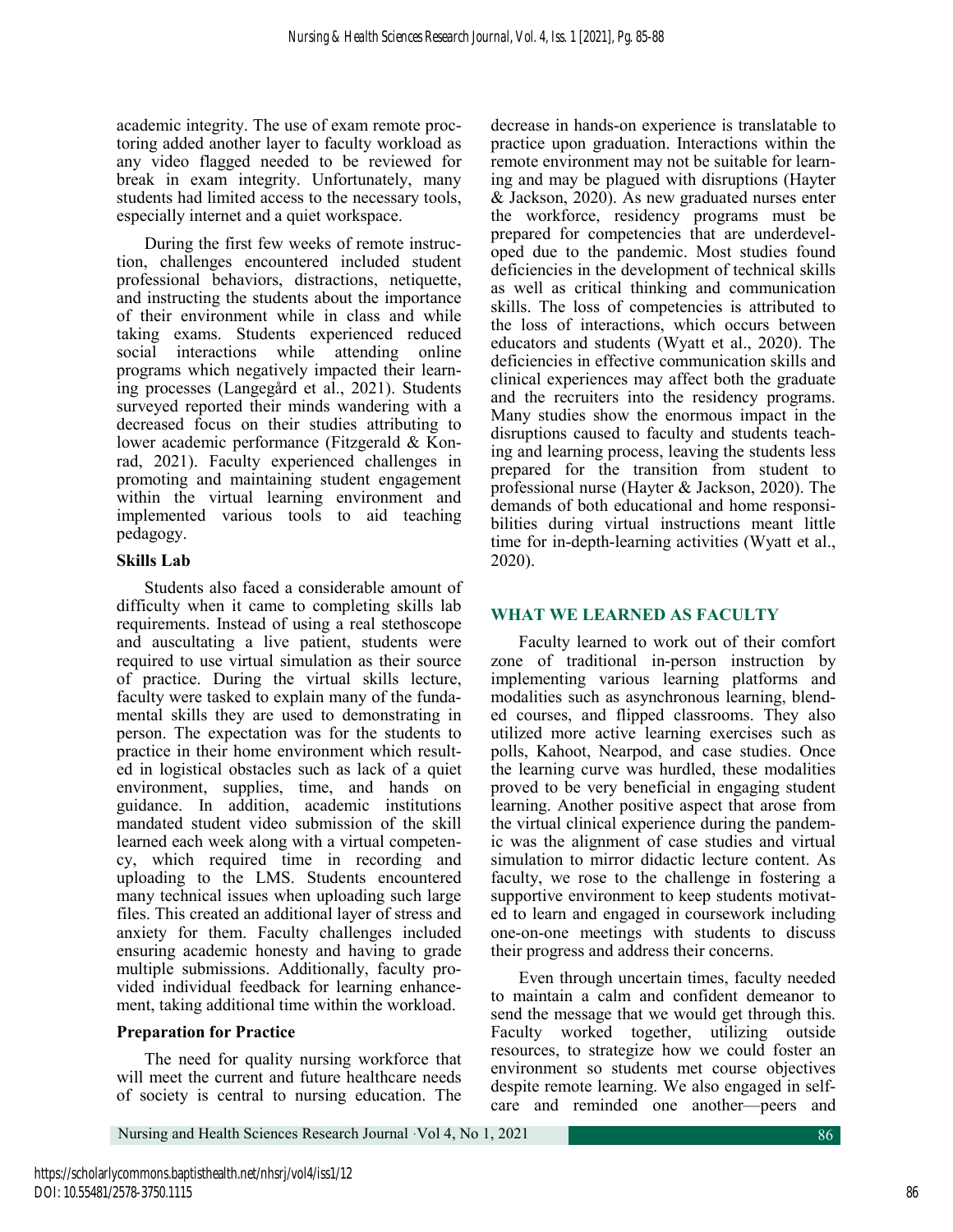students, that it was important to find the right balance and be aware of our physical and emotional needs. Our academic institutions and corporate organization promoted such things as adequate sleep, engaging in moderate exercise, consuming a balanced diet, cooking, meditation, and spending time with pets, friends, and family. These activities promoted positivity and satisfaction in our lives, which in turn, translated to personal empowerment to achieve our professional and academic purpose.

#### **RECOMMENDATIONS**

During the COVID-19 pandemic, nursing education was faced with many challenges, but creative strategies used by the nursing profession to address disruptions can be implemented to promote resilience and learning during a pandemic. Recommendations for future consideration include improved partnerships between nursing schools and hospital organizations, revision of curriculum, and continuation of technology advancement. Radical changes are needed between nursing programs and healthcare organizations through collaboration to adopt innovative strategies for the future of nursing education. Residency programs and nursing practice need to develop a quality trained nursing workforce. The need to further strengthen the academic and practice partnerships to a seamless practice environment with collaborations of nursing education and the residency framework is well overdue.

There is unprecedented opportunity for transforming nursing education (Giordano et al., 2020). Revamping the nursing education curriculum to incorporate the use of advanced technology, such as virtual learning platforms and video conferencing, will promote interaction between students and faculty. The continued use of polls, Kahoot, Nearpod, and case studies as a transition back to in-person learning occurs is recommended to enhance classroom engagement. Case studies should remain aligned with curriculum to promote connection of didactic lectures to case scenarios assigned. In addition to continuation with technological advances, curriculum redesign should focus on competency-based learning guided by organizational and nursing professional practice standards. Nursing leaders are compelled to examine the competency of nurses entering the workforce. After all, nursing education and the

residency programs have the same purpose of producing a high-quality nursing workforce.

### **CONCLUSION**

Despite the challenges encountered throughout the COVID-19 pandemic, undergraduate nursing education was able to pivot and prevent cessation as faculty and students utilized various virtual platforms to provide didactic, skills lab, and clinical exposure without delaying graduation for many students. Technology issues, student engagement, and student fears were readily addressed, however, knowledge gaps remain as newly licensed registered nurses lack the handson experiences typical of undergraduate nursing education. These deficits include proficiency in patient care, critical thinking, and communications skills. As the world starts returning to normal, recommendations for undergraduate nursing education include the evolution to encompass the best of both pre and post pandemic didactic and clinical experiences to better educate future nurses.

### **DECLARATION OF INTEREST**

The authors report no conflicts of interest. The authors alone are responsible for the content and writing of the paper.

## **AUTHORS**

### **Melissa Abreu, MSN-Ed, RN**

Manager Undergraduate Nursing Education, Nurse Scholars Program, Baptist Health South Florida, Miami, FL, US. Correspondence regarding this paper can be directed at: [MelissaAb@baptisthealth.net](mailto:MrDavidSchneider@gmail.com)

#### **Carolina Ferreiro, MSN-Ed, RN**

Undergraduate Nursing Education Faculty, Nurse Scholars Program, Baptist Health South Florida, Miami, FL, US.

#### **Danielle Garcia, MSN, RN**

Supervisor Undergraduate Nursing Education, Nurse Scholars Program, Baptist Health South Florida, Miami, FL, US.

### **Gisell Gonzalvo, MSN, APRN, ACNP-BC**

Undergraduate Nursing Education Faculty, Nurse Scholars Program, Baptist Health South Florida, Miami, FL, US.